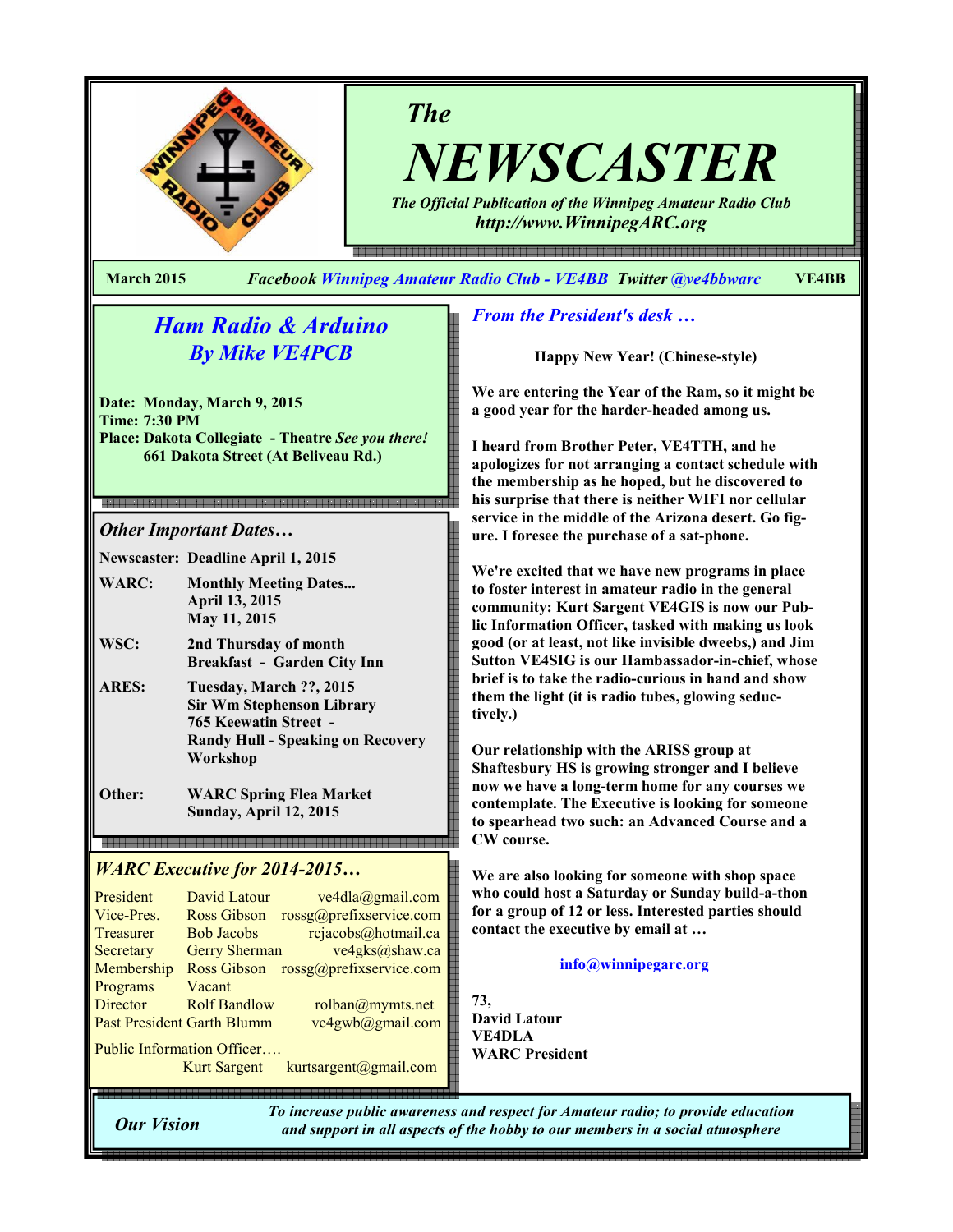#### 2 WARC Meeting Minutes, February 9, 2015 Taken by Bob VE4RCJ

Meeting called to order by David Latour VE4DLA at 0734 PM.

Acceptance of the previous meeting's minutes was moved by Derek VE4HAY. Seconded Glen VE4GWN. Carried. No business from previous minutes.

The president announced that Rolf Bandlow was a director at large.

#### Treasurer's report -

January 1 Cash \$ 10159.63 Expenses \$ 421.50 Income \$ 693.43 (primarily tuition fees for BSC9) Cash Jan 31 \$ 10431.91

# Membership -

As of Feb 9 - 92.

### Education -

Basic Course 9 begins Sat April 11. Continues for 5 consecutive Saturdays. On the last Saturday the exam will be held in the AM and a session on Ham radio activities will be held in the afternoon.

Thirteen signed up so far. Registration forms available on the web page.

## ARES Report -

Ares coordinator not present. Report available in Newscaster.

## RAC -

Nothing to report.

## $DX -$

Adam VE4SN provided a short history of sunspot activity: IN the last 70 years the sunspot cycle with the greatest activity occurred in the 50's with a smoothed sunspot number of 200. In the next cycles the number ranged from 100 to 150. The current cycle No 24 has not reached 100.

However better make use of this cycle because forecasts of cycle 25 and beyond see even smaller numbers.

2 To help you in your DX exploits Peter VE4TTH who is on an astronomical holiday in Arizona has taken a radio and antenna with him in addition to his telescope. His schedule of planned radio activities will be on the club Facebook page.

### Flea Market -

April 12. Tables available from Ruth VE4XYL. \$5.00 club members. \$10.00 non-members.

#### Raffle -

Draw at Flea Market 11:30 April 12. Prize ID51 or \$500.00. Tickets \$5.00 each or 3 for \$10.00.

Adjournment moved by VE4RCJ at 0752.

Amateur Radios, Antennas, and more are available from your local Winnipeg ICOM Dealer…

Micro-HighTech Communications Ltd. 197 Leila Avenue, Winnipeg, MB (204)-783-1885 Contact George Hill, VE4GDH

> Visit their web site.. http://www.microhightech.ca/

# 2015 CANWARN Spotter Training By Jeff VE4MBQ

The 2015 CANWARN Spotter training session will be held 1000-1300hSAT 28 MAR at Lee's Village Restaurant 627 Park Avenue Beausejour MB.

| Gertrude Ave                         | Gertrude Ave                                  | Gertrude Ave                  |
|--------------------------------------|-----------------------------------------------|-------------------------------|
| Beausejour<br>215<br>Consumers Co-op | Œ<br>Lee's Village Restaurant<br>(Beausejour) |                               |
| se School Division (क)               | Ashton Ave                                    |                               |
| Pacific Ave                          |                                               | <b>Edward Schreyer School</b> |

CANWARN participation is open to any certified-Amateur, you don't have to be an ARES member but it is coordinated by ARES and you have to be a certified-Amateur.

Please register with your local ARES Coordinator by SAT 14 MAR and indicate if you are going to participate in the self-paid group lunch or not.

For amateurs in the RM of Brokenhead please register with Jason VE4JYC, damonrae@gmail.com

For more information about the CANWARN program please see:

http://www.winnipegares.ca/CANWARN.html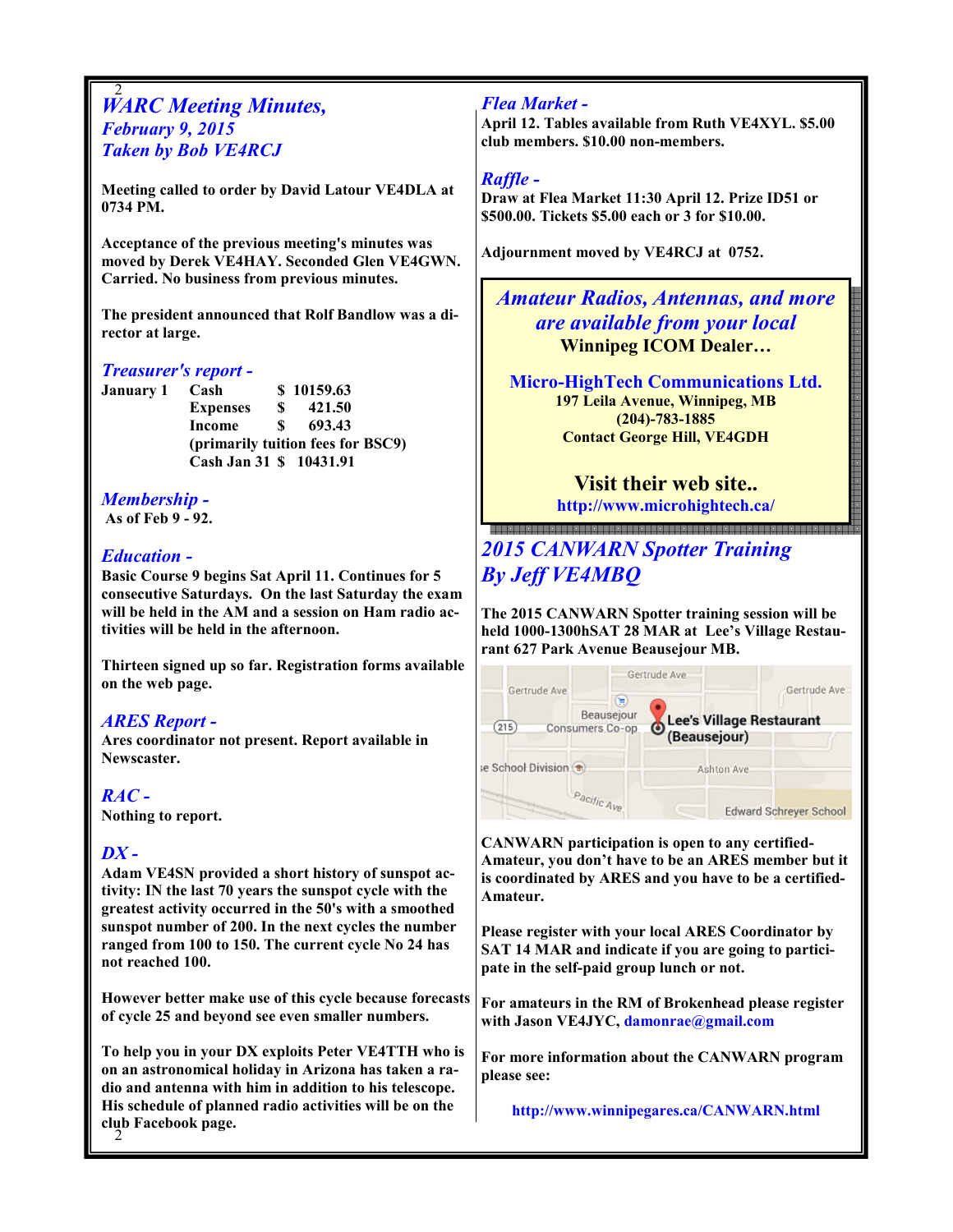#### 3 Winnipeg Senior Citizens Radio Club By Derek VE4HAY

From my notes of the last seniors meeting...

VE4WSC is looking for Hams interested in Satellite work. They have a station setup, that needs some work, but if they can note find interested parties to pursue this part of our hobby, they will dismantle the station and shut to down rather than doing a bunch of work for no reason.

If you are interested in Satellite work please contact the VE4WSC president, Gary Goodman - VA4RWT va4rwt@aol.com for more information.

The VE4WSC is looking for scout troops to participate in the Jamboree on the Air in the Fall of 2015. If you are a scout leader, or have kids in scouts and want to have your troop participate, please talk to your leaders and put them in touch with VE4WSC president, Gary Goodman - VA4RWT va4rwt@aol.com for more information.

Same thing applies for Guides on the air which typically happens in the Spring. It was missed this year, so start planning now for 2016

# Nostalgia Radio CJNU 93.7

CJNU 93.7 FM is where you'll hear the very best easy listening music that has been popular over the past eight decades!

Ed VE4YU, at the controls!



Listen On-Line at ... http://www.cjnu.ca

3

## Winnipeg ARES By Jeff Dovyak VE4MBQ ve4mbq@rac.ca

I was privileged to represent Winnipeg ARES 02 FEB at a special session of the City of Winnipeg Emergency Preparedness & Coordination Committee (EPCC) which hosted a visiting delegation of Emergency Managers from the Philippines visiting Canada to look at Disaster Risk Reduction.

ARES was the only NGO that was invited to brief the visiting delegation at the City of Winnipeg EOC. EOC sector coordinators that provided a briefing included Fire/EMS, Police, Transit, Public Works, Emergency Public Information, Public Aid/ESS, Corporate Risk Management, etc.

In lieu of a single guest speaker at our last General Meeting, three Winnipeg ARES members gave us a briefing dealing with the Scouts Canada Klondike Derby that approximately 20 of our volunteers will be covering 7 & 8 MAR at Camp Amisk:

> Bob Poole VE4MAQ Klondike Derby History, Purpose & ARES photos

 Richard Kazuk VE4KAZ Cross-Band Re-Transmit

 Glen Napady VE4GWN Equipment.

Our next General Meeting is TUE 17 MAR 1900h Sir Wm Stephenson Library 765 Keewatin Street. City of Winnipeg Emergency Preparedness Coordinator Randy Hull will be giving us a presentation on a Recovery Workshop that he did in the Philippines last fall.



# 2015 Manitoba Marathon Volunteer Application

The Manitoba Marathon is Sunday, June 21, 2015, and the Amateur Radio Volunteer form is on-line -

http://winnipegarc.org/marathon.html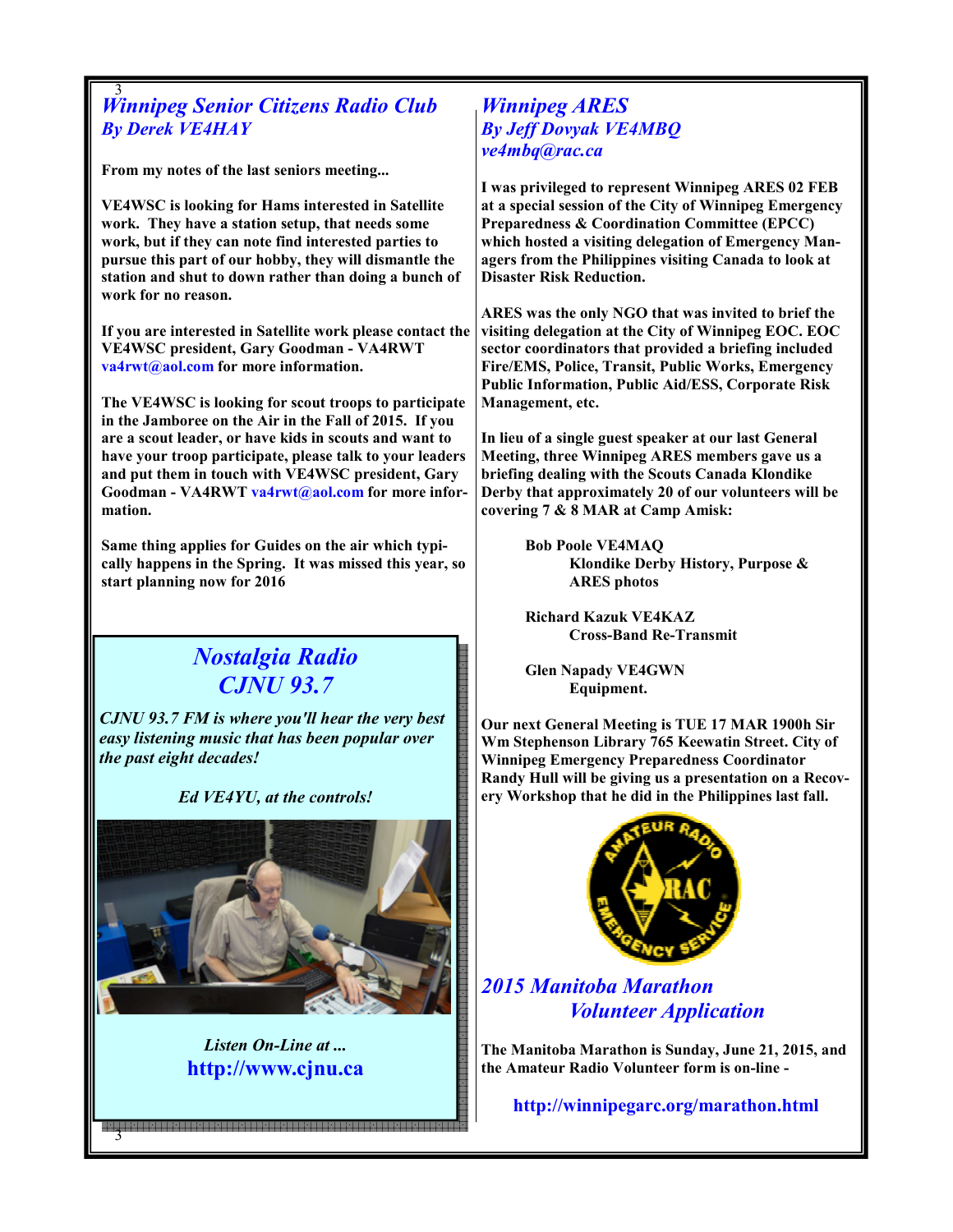#### 4 WARC Spring Flea Market By Dick VE4HK

What is the most exciting event on the amateur radio calendar? No, it is not watching VE4HK fall off the tower at Field Day! Actually, the most exciting event is the WARC Flea Market.

This year the Flea Market is scheduled for our usual favourite QTH, namely...

## Sunday, April 12, 2015 Heritage Victoria Community Centre 950 Sturgeon Road, Winnipeg, MB

The day will begin at 9:30 am, with exciting and interesting eyeball QSO's with all those folks you haven't seen since the Fall Flea Market. Expect delicious muffins and coffee to build up glycogen in your muscles to carry home all that new junque that will be awaiting on the tables.

Vendor setup will begin at 9:45. The stampede of excited buyers starts at 10:30. Everything will wrap up at noon. Prize draws commence at 11:30

The Flea Market will be your final opportunity to purchase tickets on the ID51 DSTAR Anniversary Edition handheld. All profits from this raffle help defray the cost of WARC's annual insurance policy. Speaking of DSTAR, the local DSTAR group will have a table, where people can learn about DSTAR from the experts.

Manitoba Repeater Society will have 2 tables. Bring your personal HF, VHF or UHF radios to be tested. **Just DON'T FORGET THE DARNED MANUAL!!** Before you buy that gem of a radio at the Flea Market, get it checked out. Forgot to pay your MRS dues? The guys will be happy to take your membership. They will also answer any questions you may have about MRS.

I anticipate having flyers from some prominent national amateur radio stores at the Spring Flea Market.

Drop by the Manitoba QSL Bureau, and meet Harm VE4HAZ, our new QSL Bureau Manager, and pick up your cards, or make a deposit, so he can mail out your DX cards, when they arrive. Did you work K1N, when they were on the air? Harm might have your cards.

Winnipeg ARES will have the ever popular Silent Auction. Be sure to drop by and buy a bunch of tickets. There are always lots of neat goodies amongst the lots.

As of 8:37 am this morning, Saturday, February 21, there were only 6 tables left for the Flea Market.

If your spouse if after you to downsize your amateur gear, why not call Ruth VE4XYL, to book your table?

Tables are only \$5.00 each for members of WARC, and \$10.00 for everybody else.

Admission to the Flea Market is \$5.00 per person. Please bring exact change, preferably a \$5.00 bill

There promises to be lots of great items to purchase at the Flea Market. Bring a pocket filled with money, and an empty car, so you can purchase lots of treasures.

WARC will make the big draw for the ID51 DSTAR handheld at 11:30. Winnipeg ARES will conduct draws for their Silent Auction, as soon as the DSTAR radio has been awarded. Next, WARC will make draws for all the door prizes, culminating with second prize of \$50.00 and first prize of \$100.00

Be sure to gather up all your friends, and C'MON down to the WARC Flea Market, Sunday, April 12.

Dick Maguire VE4HK Flea Market Coordinator

# VE4ISS - ARISS Telebridge – Operators needed !!

The ARISS (Amateur Radio on the International Space Station) telebridge station at Shaftesbury high school has begun operational training and procedure development.

In order to increase our 24/7, 365 availability for contacts with the ISS crew, we are offering a unique opportunity to amateur radio operators in Winnipeg to become part of the operational station crew at VE4ISS!

Interested amateur radio operators will be trained and have access to one of the most sophisticated amateur radio satellite station in Canada for ISS and satellite operation.

Trained and accepted individuals will work hand-inhand with students, teachers and other hams to secure our ability to offer schools around the world with amateur radio access to the ISS.

Feel free to pass along my email and my number to any interested parties.

Adrian Deakin, Science Educator / Shaftesbury High School, Winnipeg, MB, Canada, R3P 0P7

tel: 204.888.5898 ext.2050 | fax: 204.896.5492 http://mrdeakin.pbworks.com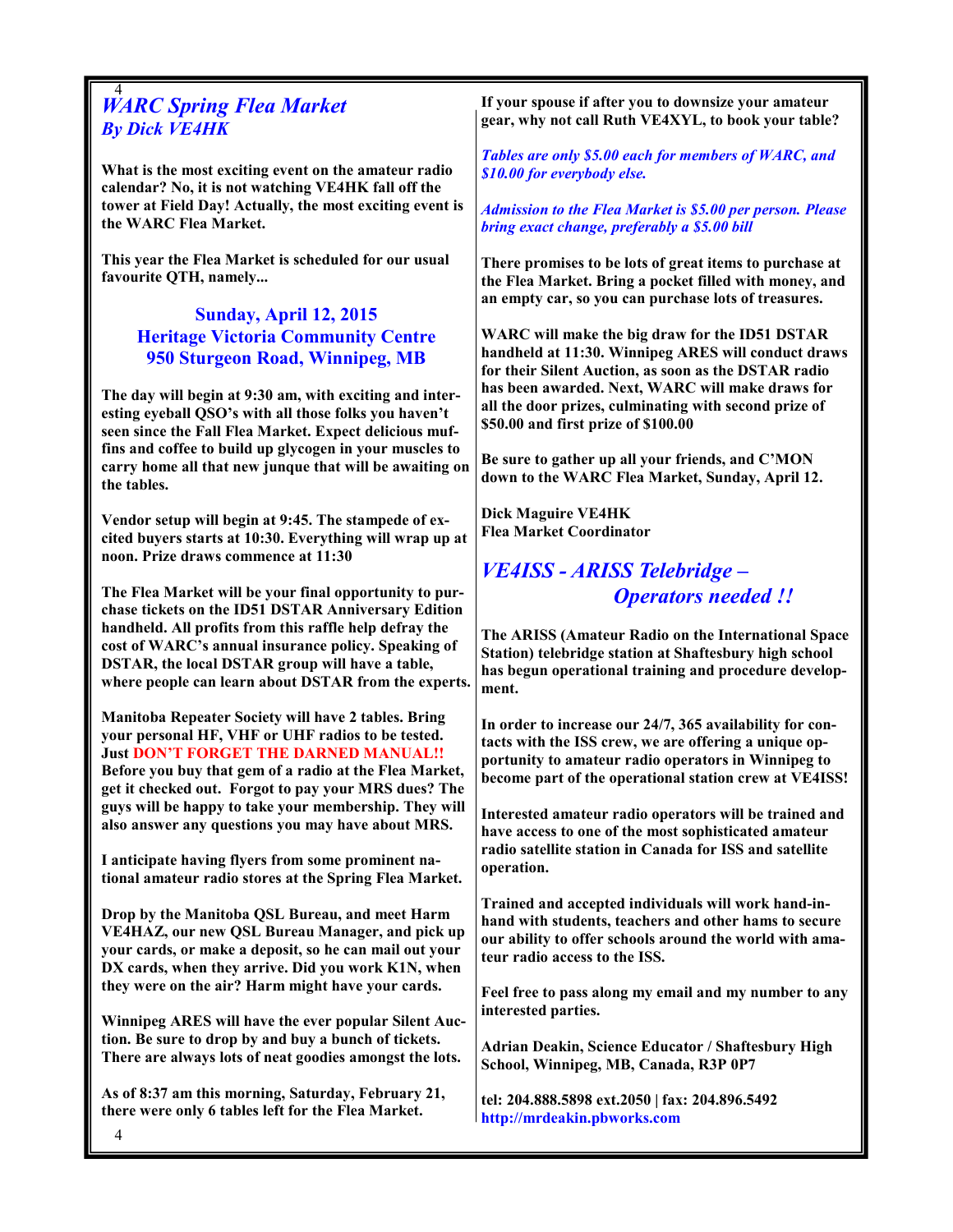#### 5 Contest Calendar

Extracted From http://www.hornucopia.com/contestcal/

#### For March …

| <b>QRP Fox Hunt</b>                          | 0100Z-0230Z, Mar 11            |  |
|----------------------------------------------|--------------------------------|--|
| <b>CWops Mini-CWT Test</b>                   | 1300Z-1400Z, Mar 11            |  |
|                                              | and 900Z-2000Z, Mar 11         |  |
|                                              | and 0300Z-0400Z, Mar 12        |  |
| <b>RSGB 80m Club Championship, CW</b>        |                                |  |
|                                              | 2000Z-2130Z, Mar 11            |  |
| <b>QRP Fox Hunt</b>                          | 0100Z-0230Z, Mar 13            |  |
| <b>RSGB Commonwealth Contest</b>             | 1000Z, Mar 14                  |  |
|                                              |                                |  |
|                                              | to 1000Z, Mar 15               |  |
| <b>F9AA Cup, SSB</b>                         | 1200Z, Mar 14                  |  |
|                                              | to 1200Z, Mar 15               |  |
| <b>AGCW QRP Contest</b>                      | 1400Z-2000Z, Mar 14            |  |
|                                              | EA PSK63 Contest 1600Z, Mar 14 |  |
|                                              | to 1600Z, Mar 15               |  |
| <b>TESLA Memorial HF CW Contest</b>          | 1800Z, Mar 14                  |  |
|                                              | to 0759Z, Mar 15               |  |
| <b>Idaho QSO Party</b>                       | 1900Z, Mar 14                  |  |
|                                              | to 1900Z, Mar 15               |  |
| <b>North American Sprint, RTTY</b>           | 0000Z-0400Z, Mar 15            |  |
| <b>UBA Spring Contest, 2m</b>                | 0700Z-1100Z, Mar 15            |  |
| <b>Wisconsin QSO Party</b>                   | 1800Z, Mar 15                  |  |
|                                              | to 0100Z, Mar 16               |  |
| <b>Run for the Bacon QRP Contest</b>         |                                |  |
|                                              | 0200Z-0400Z, Mar 16            |  |
| <b>QRP Fox Hunt</b>                          | 0100Z-0230Z, Mar 18            |  |
|                                              |                                |  |
| <b>CWops Mini-CWT Test</b>                   | 1300Z-1400Z, Mar 18            |  |
|                                              | and 1900Z-2000Z, Mar 18        |  |
|                                              | and 0300Z-0400Z, Mar 19        |  |
| <b>NAQCC CW Sprint</b>                       | 0030Z-0230Z, Mar 19            |  |
| RSGB 80m Club Championship, SSB              |                                |  |
|                                              | 2000Z-2130Z, Mar 19            |  |
| <b>QRP Fox Hunt</b>                          | 0100Z-0230Z, Mar 20            |  |
| <b>BARTG HF RTTY Contest</b>                 | 0200Z, Mar 21                  |  |
|                                              | to 0200Z, Mar 23               |  |
| <b>SARL VHF/UHF Analogue/Digital Contest</b> |                                |  |
|                                              | 1000Z, Mar 21                  |  |
|                                              | to 1000Z, Mar 22               |  |
| <b>Russian DX Contest</b>                    | 1200Z, Mar 21                  |  |
|                                              | to 1200Z, Mar 22               |  |
| <b>AGCW VHF/UHF Contest</b>                  |                                |  |
| 1400Z-1700Z, Mar 21 (144)                    |                                |  |
|                                              | and 1700Z-1800Z, Mar 21 (432)  |  |
| <b>Feld Hell Sprint</b>                      | 1700Z-1859Z, Mar 21            |  |
|                                              |                                |  |
| <b>UBA Spring Contest, SSB</b>               | 0700Z-1100Z, Mar 22            |  |
| <b>SKCC Sprint</b>                           | 0000Z-0200Z, Mar 25            |  |
| <b>QRP Fox Hunt</b>                          | 0100Z-0230Z, Mar 25            |  |
| <b>CWops Mini-CWT Test</b>                   | 1300Z-1400Z, Mar 25            |  |
|                                              | and 1900Z-2000Z, Mar 25        |  |
|                                              | and 0300Z-0400Z, Mar 26        |  |
| <b>QRP Fox Hunt</b>                          | 0100Z-0230Z, Mar 27            |  |
| <b>CQ WW WPX Contest, SSB</b>                | 0000Z, Mar 28                  |  |
| 5                                            | to 2359Z, Mar 29               |  |
|                                              |                                |  |

## Into April 2015…

QRP Fox Hunt 0100Z-0230Z, Apr 1 SARL 80m QSO Party 1700Z-2000Z, Apr 2 QRP Fox Hunt 0100Z-0230Z, Apr 3 LZ Open 40m Sprint Contest 0400Z-0800Z, Apr 4 Mississippi QSO Party 1400Z, Apr 4

UBA Spring Contest, 6m 0600Z-1000Z, Apr 5 ARS Spartan Sprint 0100Z-0300Z, Apr 7 QRP Fox Hunt 0100Z-0230Z, Apr 8 QRP Fox Hunt 0100Z-0230Z, Apr 10 JIDX CW Contest 0700Z, Apr 11

 to 0200Z, Apr 5 SP DX Contest 1500Z, Apr 4 to 1500Z, Apr 5 to 1300Z, Apr 12 Georgia QSO Party 1800Z, Apr 11 to 2359Z, Apr 12

Hungarian Straight Key Contest

1500Z-1700Z, Apr 12

## Good Luck In The Contest !

\*\*\*\*\*\*\*\*\*\*\*\*\*\*\*\*\*\*\*\*\*\*\*\*\*\*

New QSL Manager for Manitoba

After his many years of service as QSL Manager for Manitoba Adam VE4SN has retired and passed on the duties to Harm Hazeu VE4HAZ!

> Harm VE4HAZ can be reached at ve4haz@gmail.com

D-Star's "D-Tip" Of The Month By Garth VE4GWB

With the new radios like the 31/51 using micro SD cards for easy programming!

You can program multiple files for various memory configurations onto the SD card and upload whichever one you choose to the radio.

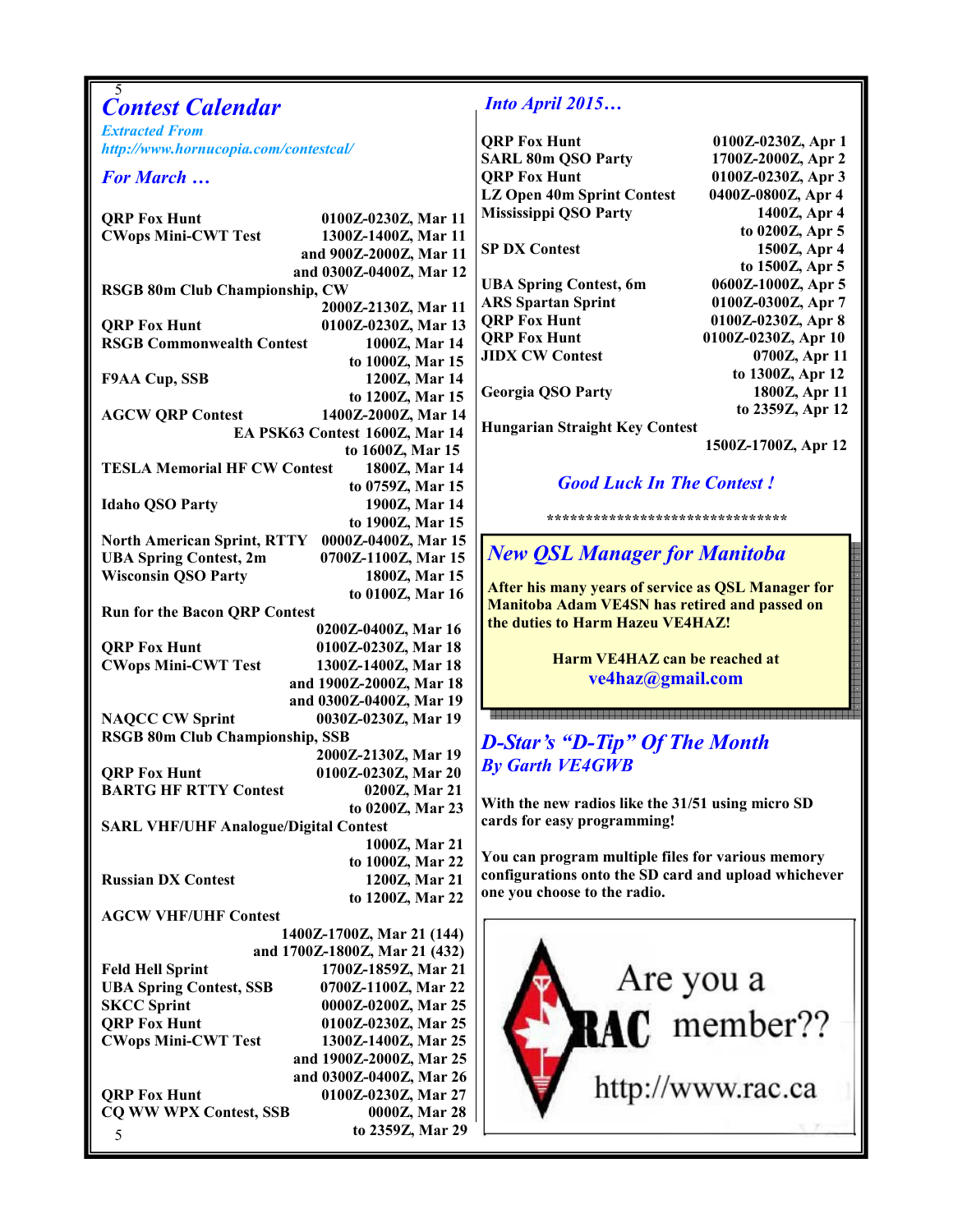### 6 Winnipeg Amateur Radio Club—Raffle By Garth VE4GWB

I am pleased to announce that WARC is celebrating Icom's 50th Anniversary by offering the well sought after ID51A Anniversary Edition HT in the spring raffle.



The Icom ID51A Anniversary Edition (white) is 1 of only 5000 made and covers VHF/UHF with built in GPS & D-STAR. If the winner prefers he or she may choose the \$500 cash option which is available again. This will make the raffle appealing to both hams and non-hams alike.

Tickets will be available starting in December and can be purchased from Garth VE4GWB, Mark VE4MAB, Glen VE4GWN and others T.B.A as you run into us at meetings, coffee etc. Tickets will also be available at Micro-Hightech Communications @ 197 Leila Ave.

The raffle is once again being held to help cover the cost of club insurance and other increased expenses over the last few years to keep the membership fees as is.

Tickets are \$5.00 each or 3 for \$10.00. The draw will take place on April 12, 2015 at the spring flea market. Full rules can be found on the WARC website. (Licence # MGCC 5179-RF)

Thank you and good luck in the contest.



Deputy Director needed…

I am once again in need of a Deputy Director for our region. But this time it is a good thing. Bill Boskwick – VE4BOZ, has tendered his resignation but, for a good reason. He is accepting the position of Chief Field Service Officer with in RAC. This position has been vacant for about a year now. While I am disappointed to see Bill leave, I know that he will do very well heading up the Field Services arm of RAC.

So once again I am looking for a deputy director. The position is very simple; you attend the board meetings and monitor, and step in when I can not make a meeting (a few times a year). Exchange thoughts and concerns with myself to ensure we are both on the same page when it comes to the welfare of Amateur Radio and all RAC members in the region. A complete description can be provided to anyone who is interested in taking on the role. The role is also a stepping stone to the actual Director Position.

Please note that according to the constitution of RAC, this is my final term. I can only hold office for three terms. So think of the Deputy as taking over for me when I am done my role. Please think about this, as it is for the future of RAC and of Amateur Radio in our region.

6